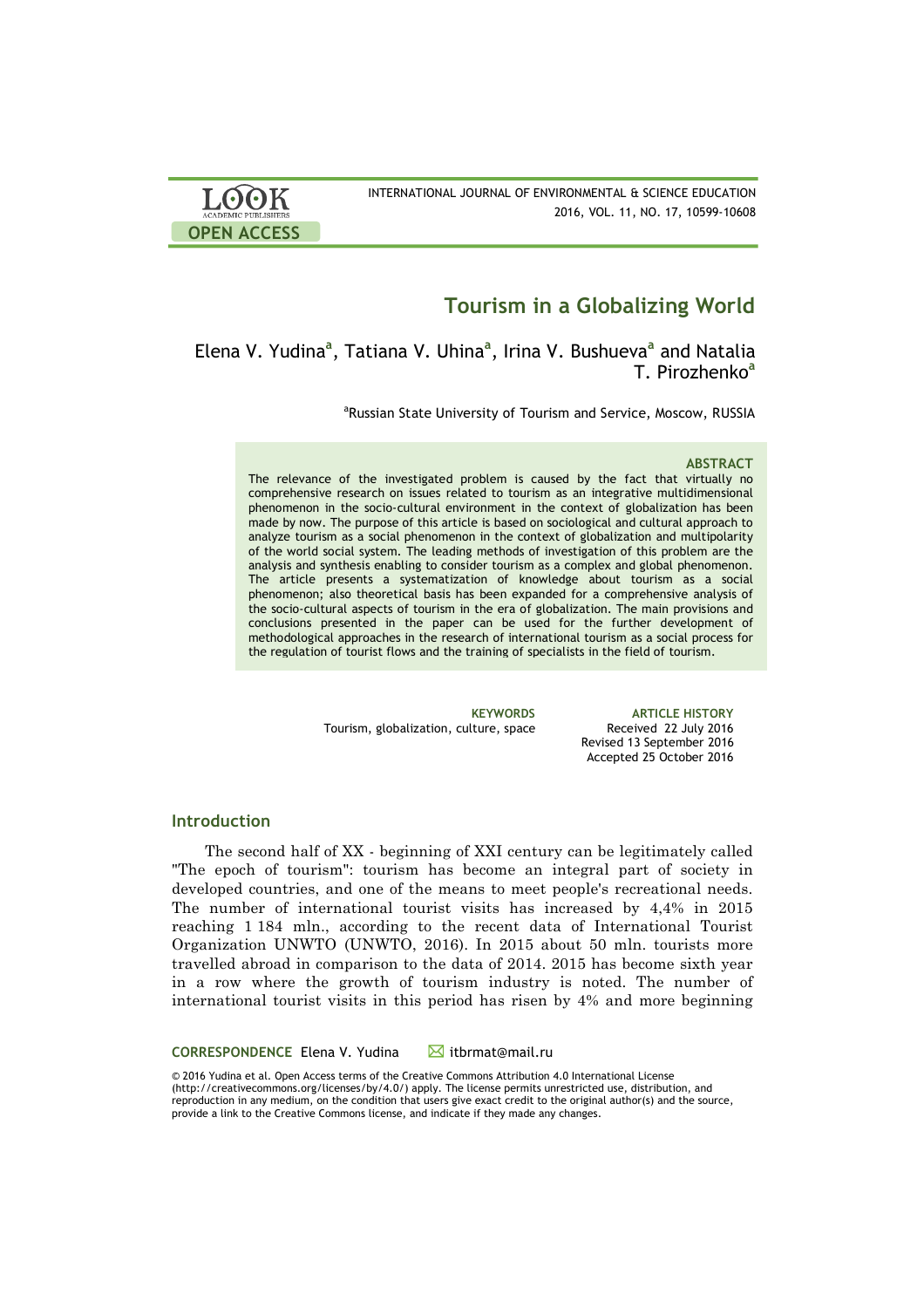2010. The tourism sphere is growing quicker than the global economy  $-3\%$ versus 2%. It is also growing quicker than retailer's sector, business and finance services, transport. Tourism is one of the largest high-profit and dynamically developing economy industries in many countries. The USA, Great Britain, Thailand, Hong Kong, Turkey and Japan get the biggest profit on tourism Experts highlight China, Brazil, Indonesia and Russia as tourist directions of rapid growth.

Nowadays, the most characteristic tendencies of the international tourism are commonly considered the diversification of the tourist product, the search for new tourist destinations, reducing the average duration of tourist trips, the choice of alternative means of accommodation and transport, as well as the search for reasonable prices (Yudina, 2015). Tourism as the socio-cultural aspect is an indicator of standard of living; contributes to the preservation of cultural heritage and historical values; the formation of a mutual interest of people of different nationalities; leads to an increase in tolerance and respect between them; the stabilization of inter-ethnic and international relations (Petrova, 2009a).

At the same time, the changes that occur in modern Russian society have formed a new ideology of travelling and touristic activity. Although Russian consciousness traditionally assumed travelling as an opportunity to feel the communion to higher spiritual values, the majority of modern tourists consider travelling as the 'self-search' more important, testing the significant roles of social behaviour. Thus, tourism is losing its previously inherent social and cultural developing functions (Yudina, 2014). These changes cause a number of negative, and to some extent socially dangerous trends, because in mass culture the orientation on tourism is replicated as on a kind of super-value, and on the model of "resting and travelling man", which is not burdened with social obligations (Tchaban, 2006).

# **Methodological Framework**

### *Methodology*

The sociological theories of middle range have made the basis of the analysis of tourism in the term of globalization: Sociology of social change, sociology of migration, intercultural communication theory. The research is based on the key ideas, which are contained in the theses of domestic and foreign scientists in the field of general sociology, cultural studies and psychology.

### *Research Methods*

During the research the following methods were used: theoretical (analysis, synthesis, concretization, generalization); empirical (the study of the experience of tourism practices, regulatory and instructional documents).

#### **Results**

# *The globalization of culture*

The nature of modern tourism is defined by the conditions of globalization, and in the modern world tourism is increasingly considered as one of the most effective ways of enhancing interaction between representatives of different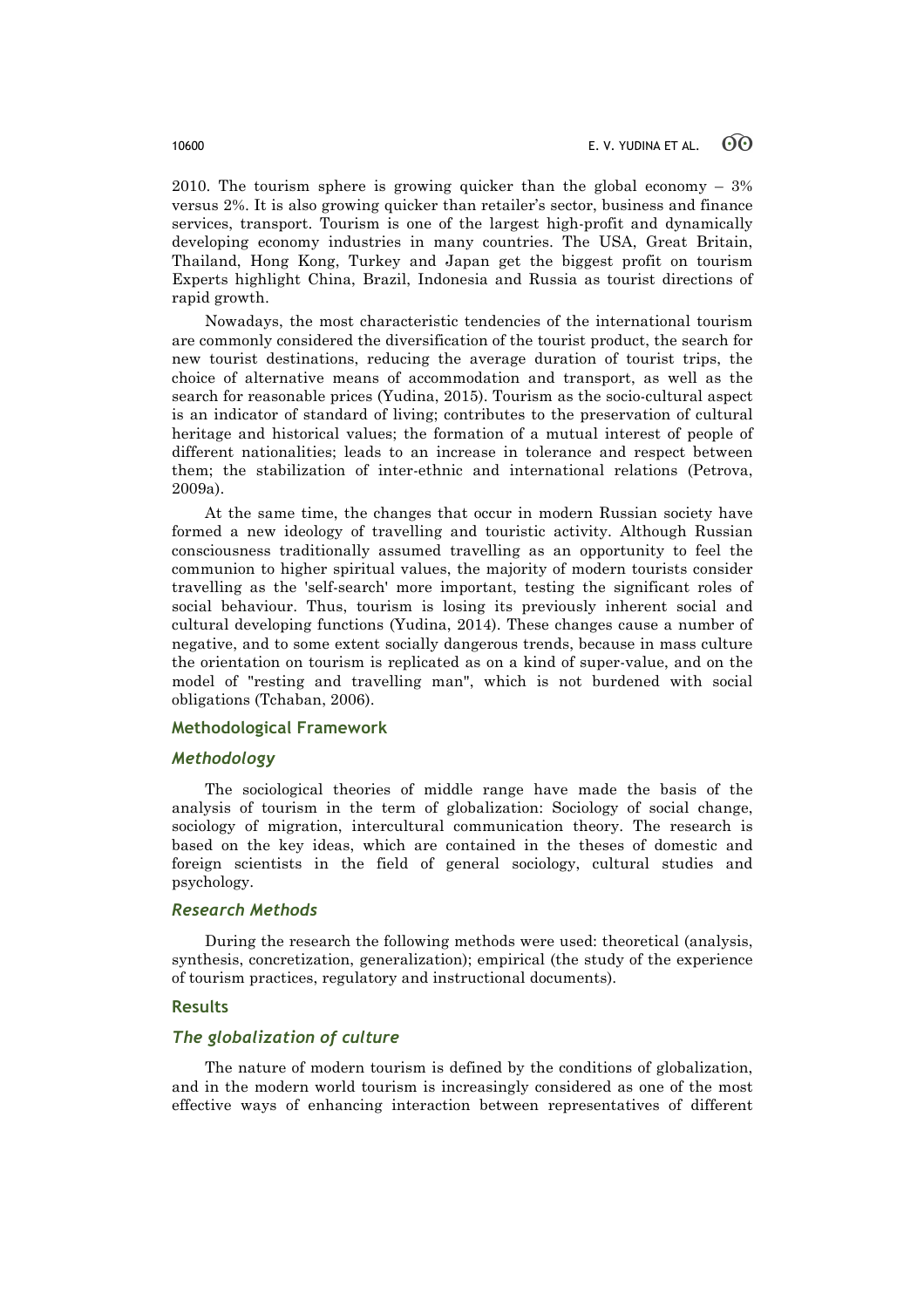cultures and countries, also as an important control mechanism of intercultural dialogue of the nations, and as the practical method of developing the principles of international cooperation. One of the criteria for the country's involvement in the processes of globalization is the level of development of tourism as a social institution, which contributes to the implementation of the principles of openness, partnership and intercultural interaction (Petrova, 2009b).

Globalization serving as the social transformations' macro factor, contributes to the intensification of the processes of social stratification and the formation of structures aimed at implementing the diverse interests of society (Ashkerov, 2007). Among them a special place belongs to the Institute of Tourism, which to some extent accelerates the processes of the individual's socialization through its inclusion in intercultural communication (Harris & Katz, 2004). Traditionally, tourism is considered as an industry of the production and implementation of public services; at the same time, its role in modern society cannot be limited to economic content, because this sphere as a key element of the social infrastructure promotes a culture of tolerance, to some extent it smooths out the contradictions and removes tensions between nations.

The interaction of cultures and their dialogue are the most favorable foundations for the development of interethnic relations (Kirabaev, 2005). Conversely, when there is public inter-ethnic tension and conflicts, the intercultural dialogue is sophisticated; cultural interaction may be limited in the field of inter-ethnic tensions of the nations, which are bearers of these crops (Koksharov, 2007). By this way, the dialogue of cultures can be the factor of reconciliation, preventing beginning of wars and conflicts. It can remove the tension and create an environment of trust and mutual respect. In addition, the exchange of spiritual values, familiarity with the achievements of other cultures enriches a person. Cultural interaction takes place in the process of interpersonal communication. At the same time, cultural subjects, perceiving the content of a particular culture, on the one hand enrich the content of the national culture, and , on the other hand, they are combined on the basis of the content of the significant cultural values. During the process of interpersonal communication, expansion of the range accessible data sources about the different culture occurs, so that allows to overcome the existing negative stereotypes and prejudices and to contribute to the mutual enrichment of people's spiritual aspect.

The end of XX and the beginning of this century characterized by increasingly strong manifestation of the impact of globalization, which affected all spheres of society, including the socio-cultural aspects. As noted by culture experts (Snegovaya, 2007), this is caused by the occurrence of a number of relatively new trends during the cultural development:

— the increase of speed and scale in the sociocultural changes in general;

¾ domination of integrative trends in culture against the background of exacerbation its differentiation and diversification trends in the different social systems;

— the increase of intensity in the cultural interactions in the information society;

¾ advent of the western culture, often in very aggressive forms (cultural expansion, westernization);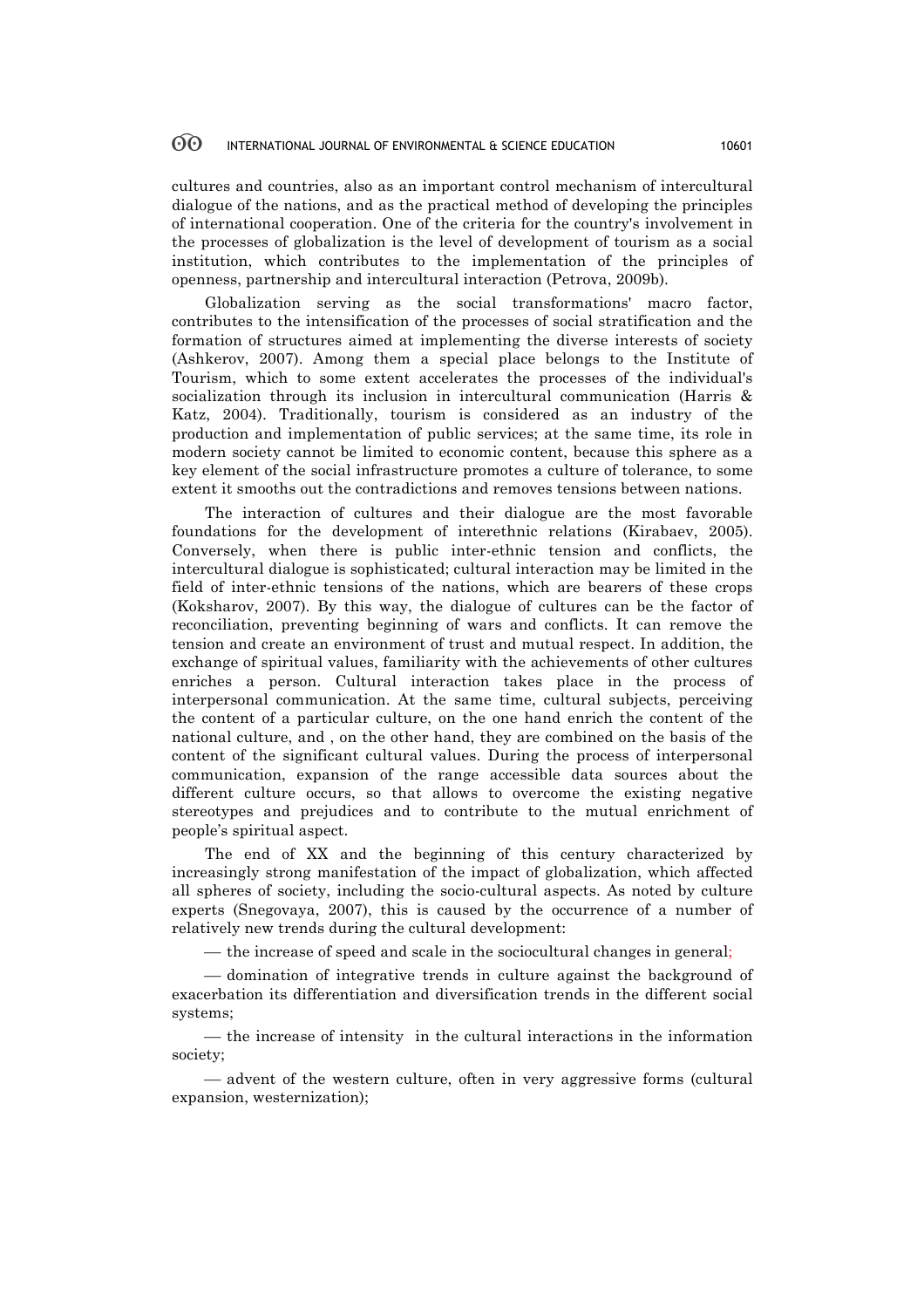— scale growth in the cultural industry resulting from the emergence of TNCs in the production of cultural goods and services;

¾ empowerment of the globalization on the value-normative foundations of national cultures in the process of societies' modernization;

¾ symbols and cultural universal globalization, especially mass culture;

¾ needs exacerbation in cultural identification under these conditions;

¾ expansion of influence of English language in the modern communication options and communion;

Undoubtedly, the rapprochement of cultures contributes to such factor, as mass international tourism. During the various tours, there is an actual chance to get acknowledged with both level of development of certain historical eras and civilizations and with the degree of improvement in various spheres of human life and activity. Historical succession factors are visualized; cognitive, informative, communicative, evaluating aspects of reality perception are significantly activated. During the tour passage, one is getting acknowledged and familiarized with the 'foreign' social-cultural space; each tourist subconsciously makes a comparative analysis of his perception of nature, society and a separate individual both in 'foreign' and his own society (Sokolova, 2006, 2007). Therefore, tourism works towards acquaintance, identification, studying and matching in terms of national character, mentality, archetypes.

It is obviously to note the fact that travelling have had an impact on formation of the religious (ideological), and the national cultural space in a broader sense. In the framework of all the religions, religious and pilgrimage tourism led to the formation of the spiritual spaces, creating a certain confessional mental universe. More than 90% of tourist interest objects, anyhow, connected with the cult or religion; these aspects are either important nowadays, or have already lost their significance. These cultural and historical values, entered as an integral part (or as a foundation) of a program of various stages, are forming a specific cultural, historical, religious and other space (Sokolov, 2006).

Thus, through tourism in today's world the escalation of cross-cultural communication becomes possible in a planetary scale. It is promoted by a social and cultural tourism services, which, to a certain extent, present a new social institution, including its own socio-cultural functions (Yarskaya, 1998):

¾ social construction, development and expansion of social and cultural space as a habitat;

— value-conscious acquisition of time and cultural values;

¾ the implementation of social and environmental trends of interaction of global and regional flows of culture;

 $-$  realization of social mobility and sustainable global development;

¾ individual satisfaction of aesthetic, intellectual and existential needs;

¾ creation of social and economic diversified complexes as the tourism and service industry (such function is connected with the important one component of the new social institution, including investment and business aspects, assuming the creation of jobs for the hotel and tourist service organization). Therefore, social and cultural issues of habitat enhance the natural human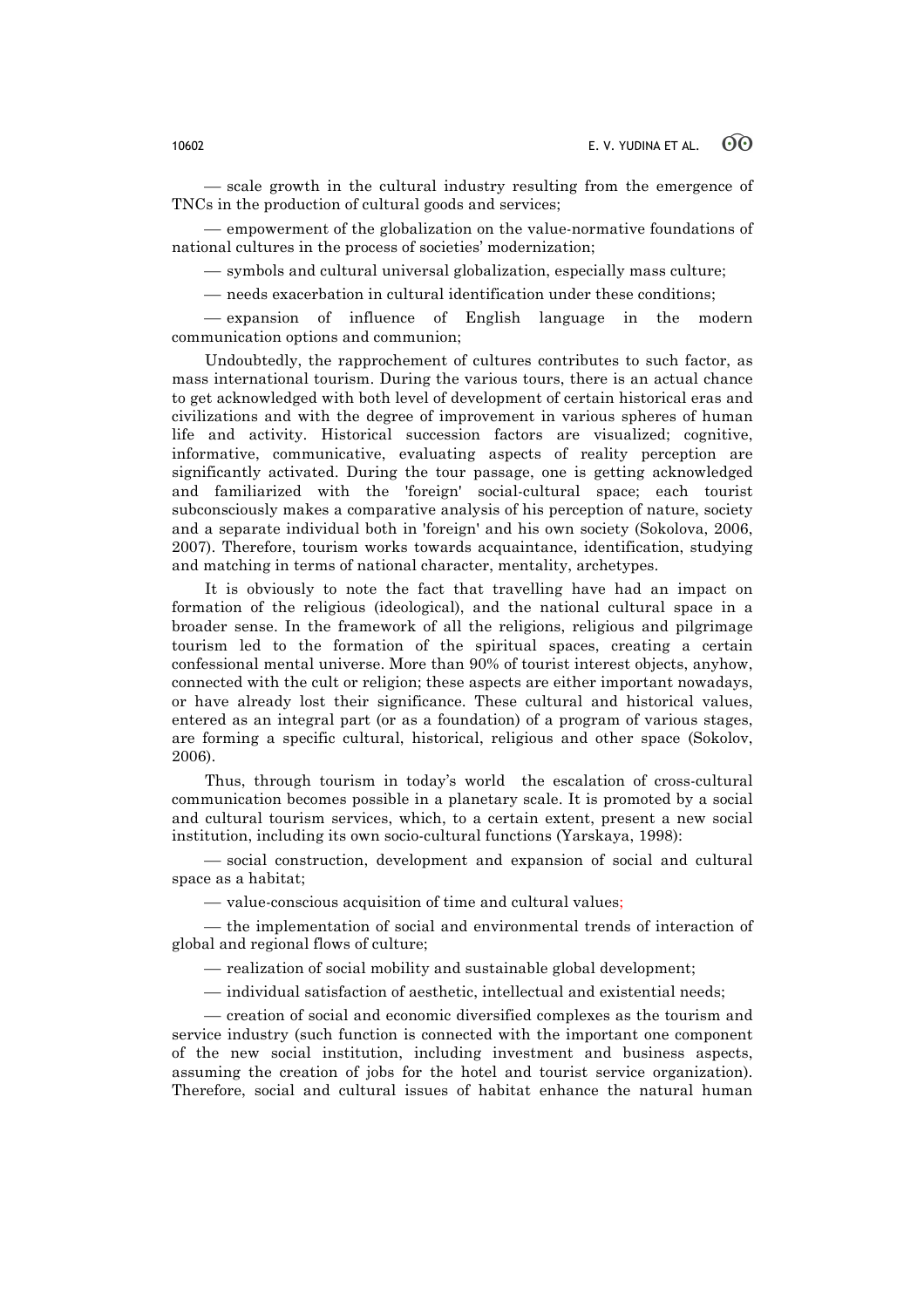environment in constructing the educational environment, way of living, careers, employment, socio-cultural service and multiple forms of social mobility.

As the result, in the process of travelling tourism provides an opportunity to meet peoples' cultural needs and to get acquainted with the historical and cultural sights, which are an integral part of the socio-cultural sphere in modern society.

As a substantial component of the social and cultural of the modern society spheres, cultural approach to the study of tourism enables to identify the real social and spiritual significance of tourism, which is caused by system's development of contemporary cultural practices, the formation of a new understanding of the cultural place in social development and awareness of the need to preserve cultural diversity in the world (Minaev & Bushueva, 2014).

Currently, global infrastructures generate enormous opportunities for the diffusion of cultural flows, increasing their intensity and density. It helps to activate the process of unification and integration as "everywhere the same", and the expansion of a standard lifestyle. Its elements are combined into a certain wholeness; they are integrated based on its proximity, cultural similarity of signs, symbols, norms, and their stereotyping (Benhabib, 2003).

The nature of tourism changes, including its cultural aspect, is determined by the conditions of globalization; its role in the modern world is more and more displayed in the effectiveness of tourism as a tool for increasing the interaction between people of different cultures, as well as a practical method of developing the principles of international cooperation, a distribution channel of culturaleducational models that focus on open-mindedness and mobility.

# *The spatial component of tourism*

Another aspect in a cultural tourism measurement is defined by the fact that recreational resources are closely connected with the level of social and cultural land invasion.

By the development, we mean the movement of territory from the unknown place (a point of destination - e.g. Thailand) to one's own place (living place, work and habitual leisure place - countryside house)

Spatial active recreation, and tourism in particular, solve problems that are more connected with socio-cultural space development, rather than with the leisure of the population.

Nowadays, (Nikolaenko, 2003) the following types of (development levels) space are recognized:

a) The unknown space – the one beyond the habitation of people belonging to certain socio-cultural community (such places are almost non-existent);

b) the Place - the space which is well brought under by a person or group of people (e.g. in some areas of Moscow - Red Square, Lenin Hills; in Siberia - Lake Baikal). These objects can be considered as places for the Russians, no matter where exactly they live, as it is a space filled with meaning and values of a specific socio-cultural community;

c) one's space - assigned to a particular socio-cultural community of people (e.g. Moscow - moscovite, St. Petersburg - Petersburgian);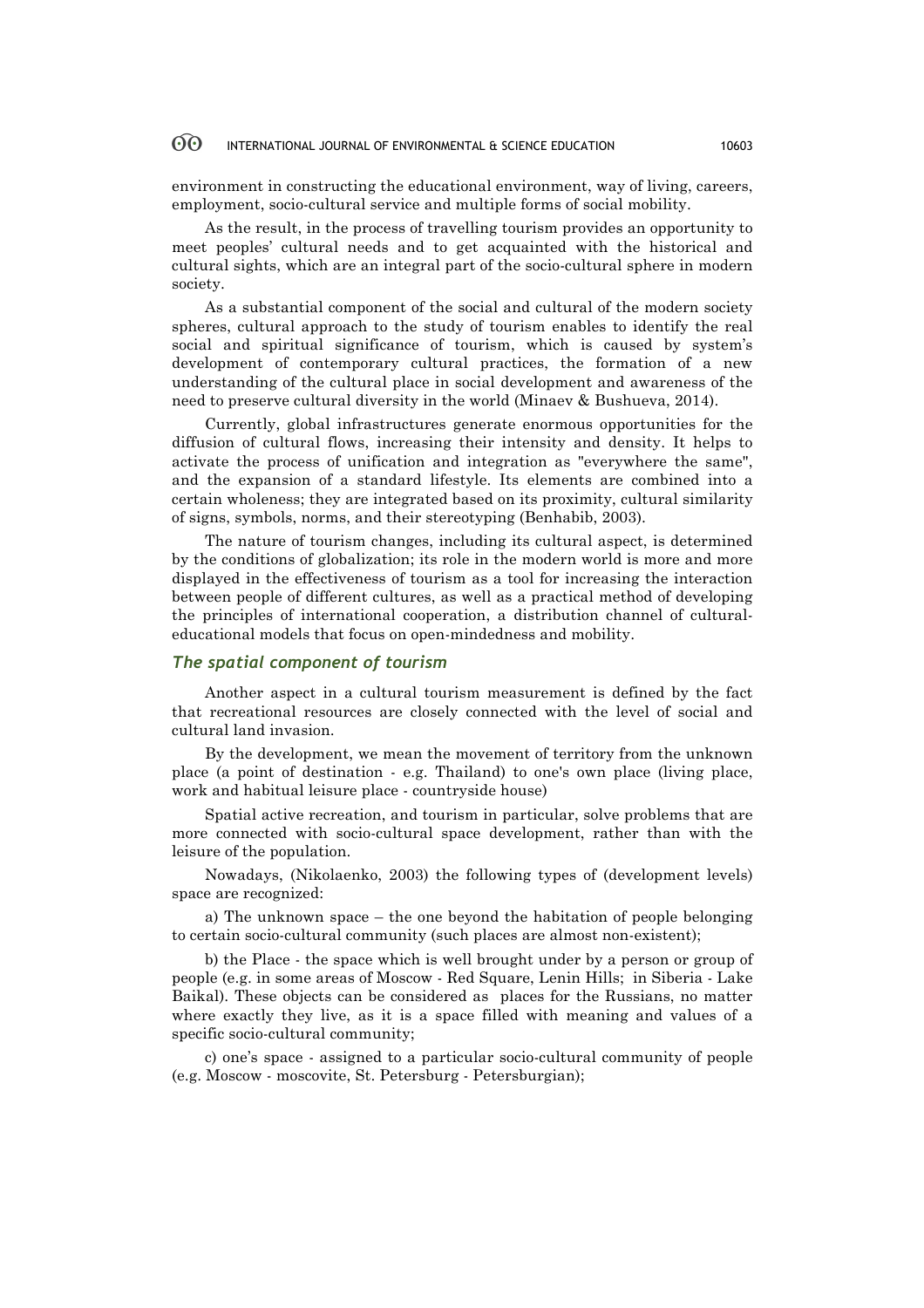g) pioneer space - assigned to a particular country, but poorly brought under; attractive for travelers and sports tourists (mountains, taiga, etc);

d) the periphery - a historical concept that suggests a weakly developed territory relating to the centre of socio-cultural development (resort –a touristic center, which organizes excursions to the neighboring village - on the periphery, etc);

e) foreign space - assigned to a particular country, ethnic group, etc.

In our opinion, it is the problem of effective development, hierarchies and correlation of social and cultural spaces that can be considered as a very promising research field.

Thus, the socio-cultural potential of tourism industry requires that various opportunities exist to meet different socio-cultural needs of an individual in the field of leisure. The degree of satisfaction of these needs is reflected in the effectiveness of social and cultural tourism as an area of livelihood of an individual (Zorin & Kvartalnov, 2003).

We suppose that another two points should be added to the abovementioned criteria of the tourism effectiveness. First, the spiritual and moral effectiveness lies in the increase of steady interests, causes of action, in the development of moral principles related to an individual's perception of social values, work and the family. Second point highlights that cultural and cognitive efficiency lies in the acquisition of additional knowledge and the development of cognitive activity as a consequence of the perception of values of culture, education, labor, public life, sights of attraction in visited places.

# *Functions of tourism in the globalization era*

As it was previously mentioned, in the context of globalization tourism acquires new functions: it has been considered as an important mechanism of managing the intercultural communication, and also as a way of implementation of the principles of social partnership at the level of interaction between the various entities.

Modern trends in the development of social psychology in the West reflect the transformation of society of productivity and well-being into the "society of free time"; and since "free time" is a necessary and essential condition for the existence and prosperity of the tourism industry, then with its growth, the number of tourists increases as well. This is mostly because of the distance that seemed huge in the past, now is not such a serious impediment to the implementation of any trip. In addition, Western society welfare allows a significant proportion of middle class people to actively travel. The number of travelers is increasing with each decade in about a half (Aleksandrova, 2014).

Due to the growth of the number of trips and travelers, as well as the development of global means of telecommunications, rates of social and cultural communication between different continents, regions and countries of the world have raised to an extremely high level. Cultural integration trends are spotted in all parts of the world. People of different countries and nationalities are actively sharing food, music, fashion, which leads to the universalization of lifestyles in many cities around the world.

At the same, although the lifestyle of the people of various countries acquire common features - people get closer acquainted with the culture of other people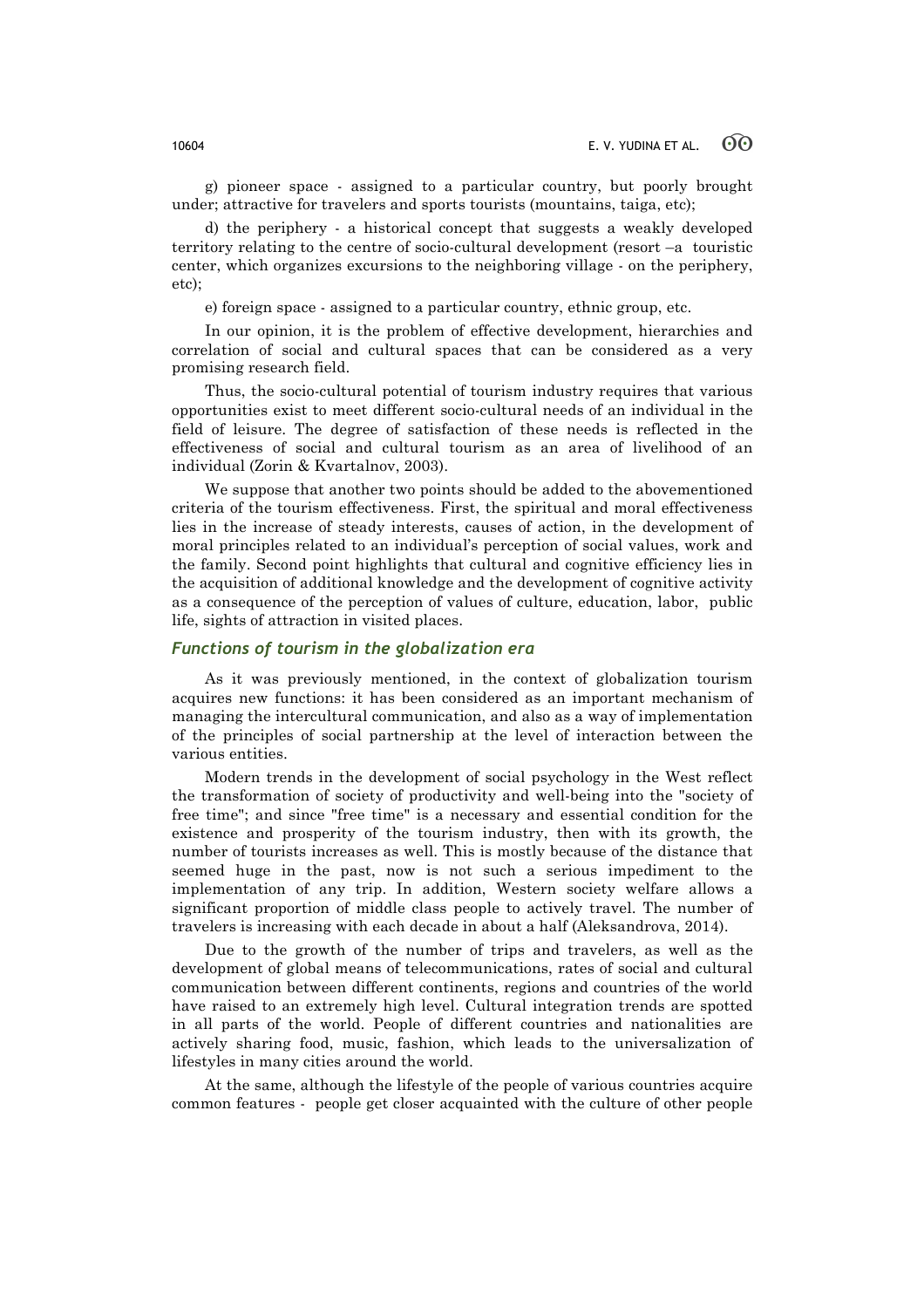and include its elements in their own culture - the opposite aspiration takes place. It originates in the feeling of protest against uniformity, in the desire to protect their cultural origins and preserve the uniqueness of the local culture and language. This trend can be described as "cultural nationalism" (Petrova, 2008).

This problem has become urgent and tangibly evident as early as the 90s. Many believe that the problem of constructing the transnational cultural space based on unity without unification faces significant difficulties due to unequal communication opportunities and the commercialization of primary forms of intercultural interaction. This is seen especially in the areas of international tourism and higher education. The effects of tourism have become increasingly complex and contradictory. The commercialization of culture through artifacts sale can breathe life into traditional art forms, or modify them to such an extent that they will barely be recognized. The massive infusion of cash into the local economy may distort the stability in employment and lead to problems of family and community life. On the other hand, the commercialization of culture can cause the birth of a fake national culture, but at the same time, create jobs and thus to solve the existing problems of unemployment. Evaluation of tourism should be spread as the industry grows, and the complexity and variety of effects gets amplified (Pokrovsky & Chernyaev, 2008).

We can say that tourism, which has become one of the symbols of cultural globalization over the past decade and a half, is now the main commercialconsumer channel of cultural exchange. The transformation of the tourism industry into a powerful global business has led to the formation of national cultures and ethnic traditions into the goods offered to the consumer. However, not all countries are able to economically create and maintain the infrastructure of tourism, and those cultures that failed to be formed into a product, do not have a chance to express themselves in a transnational cultural space, and fall into oblivion. This was one of the reasons for the negative reaction to the cultural space of internationalization processes.

It is known that the paradigm of the universalization of culture based on expansion of the influence of Western cultural standards is largely based on the premise that, in parallel with the loss of positions of power and technological superiority, the loss of cultural influence is inevitable. However, there are other opinions. For example, S. Huntington, disagreeing with this situation, notes that the nation, which have successfully copied the basics of technological civilization, tend to quickly return to the basis of their own traditions and practices of harsh criticism of Western values. Civilization progress and literacy of the population anywhere has not yet led to the "Westernization" but on the contrary, causes what Huntington calls "indigenization" (Hantington, 2007).

We assume that a positive manifestation of the dialectic evolution of universal cultural heritage lies in one concept - the more our lifestyles are similar, the greater should be the desire to preserve the values that are accumulated in religion, language, literature, art and national culture as a whole. Although globalization inevitably converges many aspects of people's lives in different countries, we should not allow the unique traditions, which evolved over the centuries within each public body, to disappear.

# **Discussions**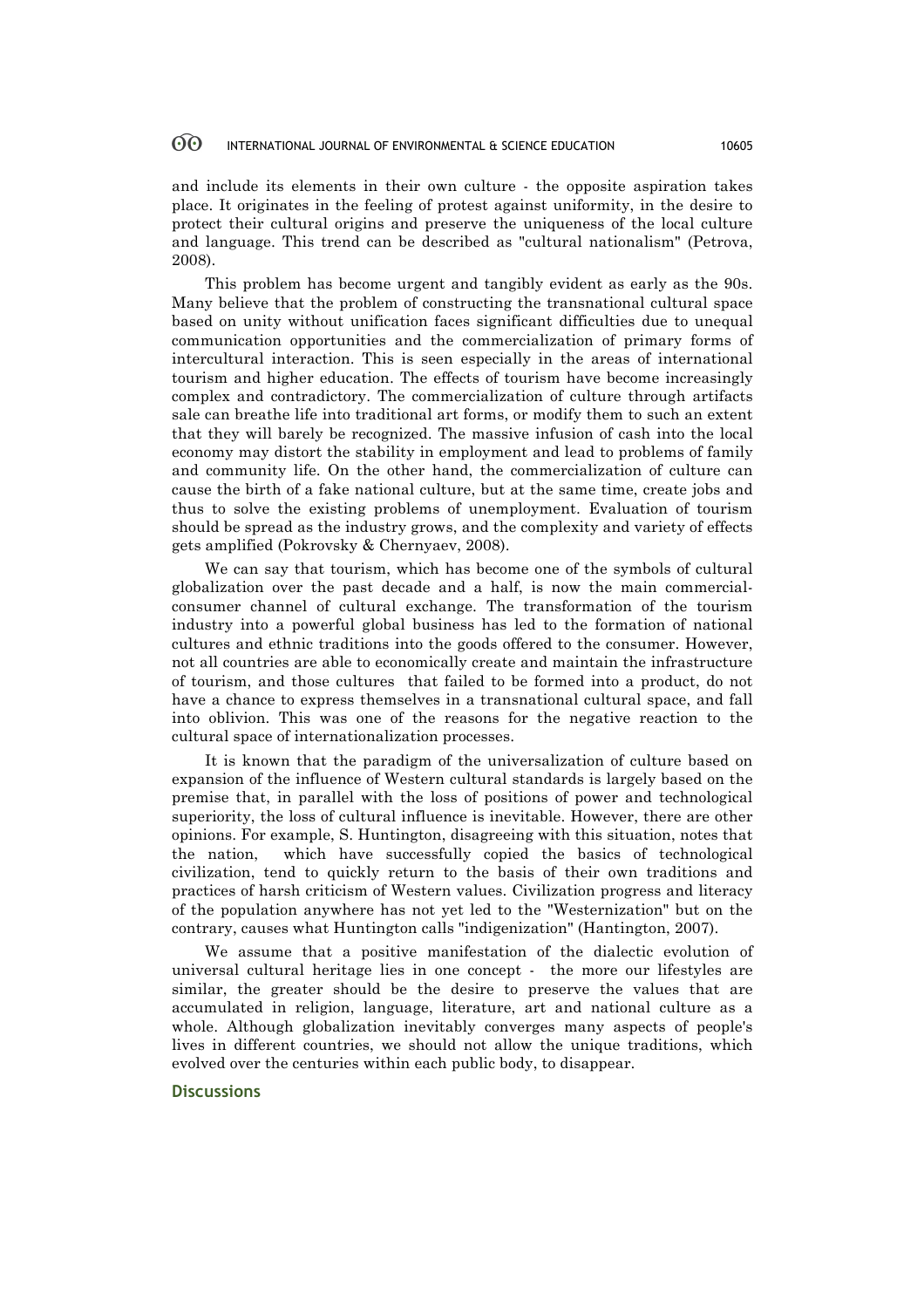Active research on tourism problems began in the 70s of the twentieth century. As the scale of tourism was growing, so did the popularity of tourism as a research object. There have been numerous publications in scientific journals: Journal of Travel Research, 1962, Annals of Tourism Research, 1973, Tourist Review, 1946, Tourism Management, 1980, Tourism Recreation Research, 1977, The Journal of Tourism Studies, 1990 et al. (WTO, 1999).

In that period, the majority of publications on tourism discussed economic issues, as well as environmental issues; we can say that fairly narrow aspects of tourism have been analyzed.

Still, most of the publications of that period were devoted to the nature of tourism and its relationship with the pilgrimage, rituals, entertainment, human lifecycle (Dzhafari, 2008).

Attention to the problems of tourism has grown, the study of them has become more multifaceted.

Tourism started to some extent to be examined in the various sciences: Economics, geography, demography, history, sociology, anthropology, political science and others. Certain parts have become the subject of scientific understanding of the relevant sciences, each of them has borrowed methods and approaches of other sciences.

By the end of the twentieth century, the study of the tourism problems deepened and acquired a more complex structure. For example, marketing remains focused on sales, promotion and market segments, but at the same time, marketers begin to more deeply explore advertising, psychology of tourism motivation, i.e. to study the problems that were previously studied by sociology, anthropology, psychology and recreology. Environmental issues began to be studied not only by environmentalists, but also by geographers. At the same time geographers (along with representatives of other sciences) has focused on the study of certain areas of the Tourism Distribution: mountains, coast, islands, urban centers. The interaction of the host, guests and middlemen (guides, interpreters, guides, instructors, animators) began to be studied by sociologists and anthropologists, psychologists and political scientists, etc.

Nowadays, we suppose that there is an urgent need for a shift in research from the description of the economic and geographic characteristics of tourism to a better understanding of the scope, direction, composition of tourist flows and the factors that determine the motivation of tourists' decisions on the location and type of recreation.

First of all, it is necessary, along with a description of the economic situation and service infrastructure in the country of entry, to proceed to the comprehensive study of ways and means of rapid social adaptation of tourists in the process of interaction with the local population and the possible consequences of this process on the public. In other words, there is a need to move from the superficial description of the state of the tourism industry to the in-depth and comprehensive recognition of the essence of the phenomenon of tourism, the disclosure of regularities and mechanisms of its functioning, their modeling, forecasting and diagnosis and on this basis - adoption of adequate tourism development policies.

The scale of tourist movements in modern society and the importance of the social changes that they have brought into the economic, political, social and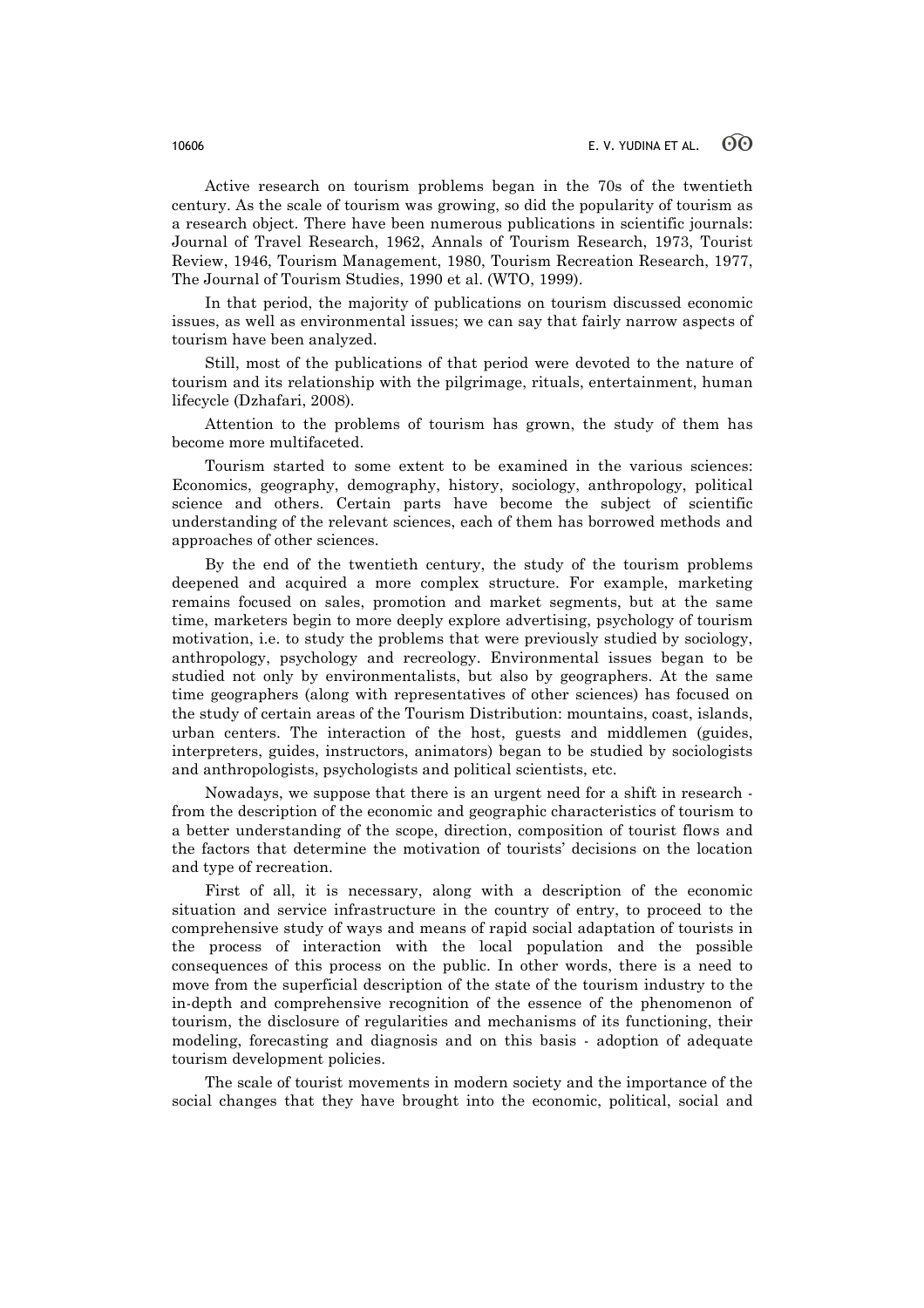cultural life of the countries and people require further attention to strengthen their comprehensive study.

#### **Conclusion**

Tourism as the mass phenomenon began to develop actively in the second half of the 20th century. The globalization, comprising factors as information system and means of transport development at the end of XX-the beginning of the 21st century, determined growing dynamics of tourism development that can lead to turning the tourism business into the leading industry of the world economy and the major sociocultural phenomenon in the coming several decades.

Sociocultural functions of tourism are closely connected with cultural development of society, value priorities and reference points of society:

— the tourism phenomenon in a sense means heterogeneity, approval of coexistence of cultures in individual experience that primarily assumes readiness for interaction, aspiration to pluralism, but not to uniformity;

¾ mutual enrichment of transnational forms of universal culture occurs in many respects thanks to exchange of sociocultural information between tourists. In this respect the phenomenon of tourism plays an important role of the channel of cultural intercivilization interaction. However it should be noted that consumption priorities of modern society result in mass spatial practices of tourism leveling its initial cognitive potential;

¾ specifics of the international tourism development involves tourism becoming more and more the commercial and consumer channel of global cultural exchange. The culture and tradition are arranged as goods which are exposed at a fair of cultures. The tourism turning into a powerful industry is one of globalization symbols. Nevertheless, not all countries are able to create and support tourism infrastructure that again leads to communication inequality. Where the culture fails to be arranged in goods, it indulges in oblivion;

¾ despite the fact that along with globalization the reality of communicative community acquires more visible traits, globalization brings into a question the inalienable right of the person – his "right to own culture" (Uhina, 2016). The new communication opportunities used in one's own strategic and egoistical purposes lead leaders of globalization not only to increase in own economic and political power, but force out (and in other cases even destroy) local cultures and the vital worlds which are a basis of existence of local communities.

#### **Disclosure statement**

No potential conflict of interest was reported by the authors.

#### **Notes on contributors**

**Elena V. Yudina -** PhD in Sociology, assistant professor, Faculty training of highly qualified personnel, Russian State University of Tourism and Service, Moscow, Russia.

**Tatiana V. Uhina -** PhD in Economy**,** assistant professor, Department of Economics and Management, Russian State University of Tourism and Service, Moscow, Russia.